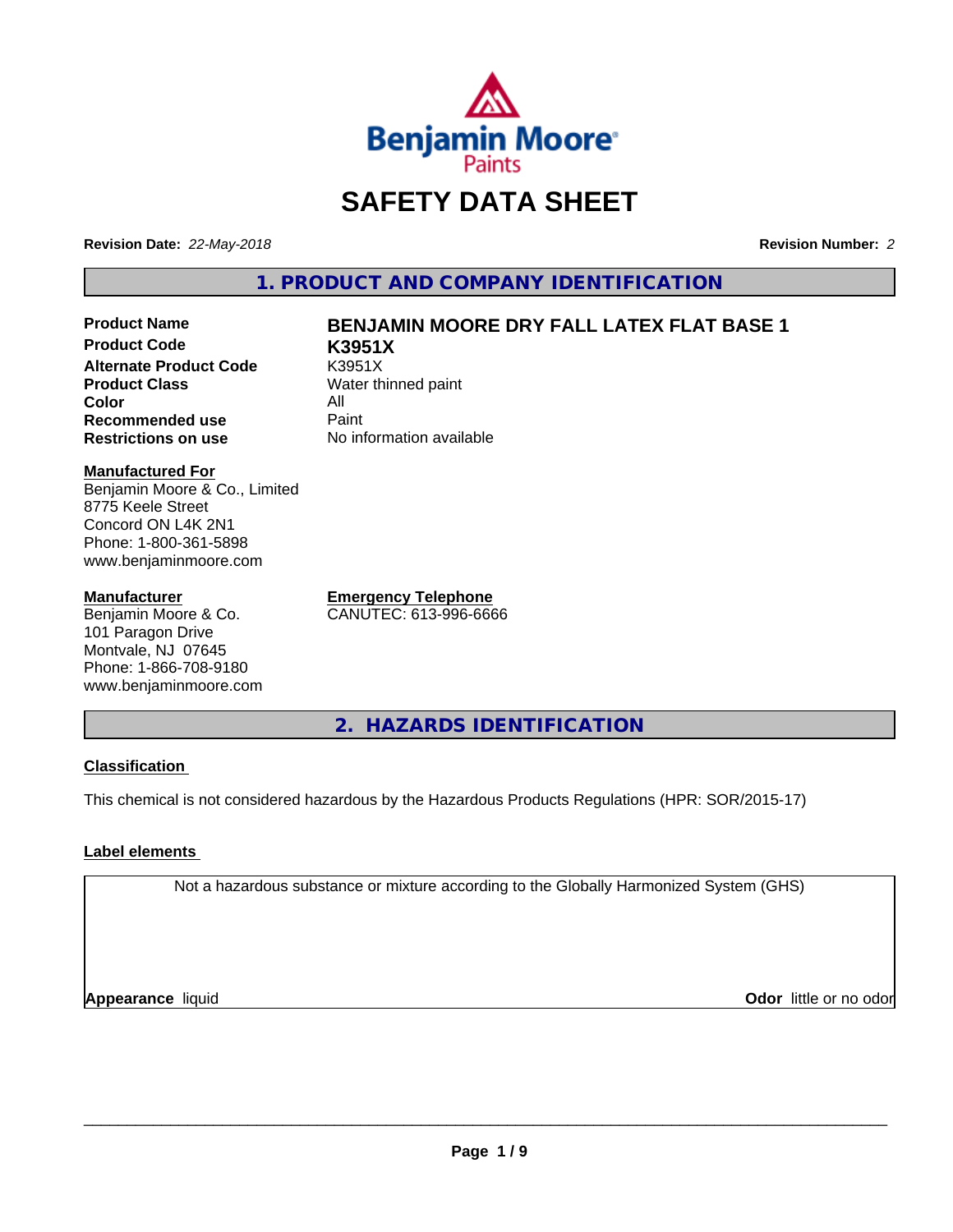### **Other information**

No information available

# **3. COMPOSITION INFORMATION ON COMPONENTS**

| <b>Chemical name</b> | <b>CAS No.</b> | Weight-%   |
|----------------------|----------------|------------|
| ∟imestone            | 1317-65-3      | $30 - 60%$ |
| Titanium dioxide     | 13463-67-7     | 10%        |
| Diatomaceous earth   | 61790-53-2     | $-5%$      |

| 4. FIRST AID MEASURES |                                                                                                          |  |  |
|-----------------------|----------------------------------------------------------------------------------------------------------|--|--|
| <b>General Advice</b> | No hazards which require special first aid measures.                                                     |  |  |
| <b>Eye Contact</b>    | Rinse thoroughly with plenty of water for at least 15<br>minutes and consult a physician.                |  |  |
| <b>Skin Contact</b>   | Wash off immediately with soap and plenty of water while<br>removing all contaminated clothes and shoes. |  |  |
| <b>Inhalation</b>     | Move to fresh air. If symptoms persist, call a physician.                                                |  |  |
| Ingestion             | Clean mouth with water and afterwards drink plenty of<br>water. Consult a physician if necessary.        |  |  |
|                       |                                                                                                          |  |  |

# **Most Important Symptoms/Effects** None known.

**Notes To Physician Treat symptomatically.** Treat symptomatically.

**5. FIRE-FIGHTING MEASURES**

| <b>Suitable Extinguishing Media</b>                                              | Use extinguishing measures that are appropriate to local<br>circumstances and the surrounding environment.                                   |
|----------------------------------------------------------------------------------|----------------------------------------------------------------------------------------------------------------------------------------------|
| <b>Protective Equipment And Precautions For</b><br><b>Firefighters</b>           | As in any fire, wear self-contained breathing apparatus<br>pressure-demand, MSHA/NIOSH (approved or equivalent)<br>and full protective gear. |
| <b>Specific Hazards Arising From The Chemical</b>                                | Closed containers may rupture if exposed to fire or<br>extreme heat.                                                                         |
| <b>Sensitivity To Mechanical Impact</b>                                          | No.                                                                                                                                          |
| <b>Sensitivity To Static Discharge</b>                                           | No.                                                                                                                                          |
| <b>Flash Point Data</b><br>Flash Point (°F)<br>Flash Point (°C)<br><b>Method</b> | Not applicable<br>Not applicable<br>Setaflash closed cup                                                                                     |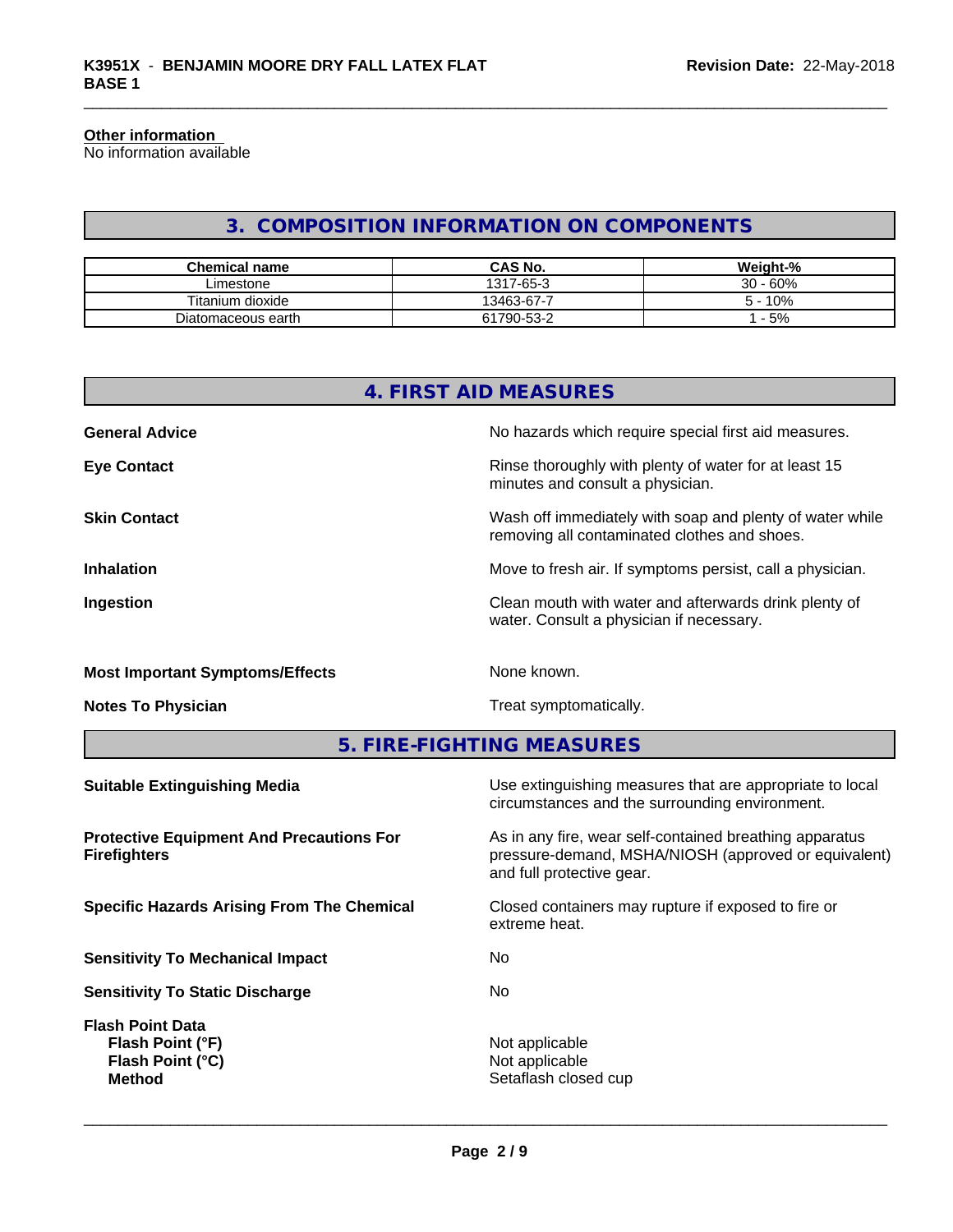### **Flammability Limits In Air**

**Lower flammability limit:** Not applicable **Upper flammability limit:** Not applicable

**NFPA Health:** 1 **Flammability:** 0 **Instability:** 0 **Special:** Not Applicable

### **NFPA Legend**

- 0 Not Hazardous
- 1 Slightly
- 2 Moderate
- 3 High
- 4 Severe

*The ratings assigned are only suggested ratings, the contractor/employer has ultimate responsibilities for NFPA ratings where this system is used.*

*Additional information regarding the NFPA rating system is available from the National Fire Protection Agency (NFPA) at www.nfpa.org.*

# **6. ACCIDENTAL RELEASE MEASURES**

**Personal Precautions Avoid contact with skin, eyes and clothing. Ensure** Avoid contact with skin, eyes and clothing. Ensure adequate ventilation. **Other Information Discription Prevent further leakage or spillage if safe to do so. Environmental precautions** See Section 12 for additional Ecological Information. **Methods For Clean-Up** Soak up with inert absorbent material. Sweep up and shovel into suitable containers for disposal.

**7. HANDLING AND STORAGE**

**Handling Handling Avoid contact with skin, eyes and clothing. Avoid breathing** vapors, spray mists or sanding dust. In case of insufficient ventilation, wear suitable respiratory equipment.

**Storage Keep container tightly closed.** Keep out of the reach of children.

**Incompatible Materials** Noinformation available

 $\overline{\phantom{a}}$  ,  $\overline{\phantom{a}}$  ,  $\overline{\phantom{a}}$  ,  $\overline{\phantom{a}}$  ,  $\overline{\phantom{a}}$  ,  $\overline{\phantom{a}}$  ,  $\overline{\phantom{a}}$  ,  $\overline{\phantom{a}}$  ,  $\overline{\phantom{a}}$  ,  $\overline{\phantom{a}}$  ,  $\overline{\phantom{a}}$  ,  $\overline{\phantom{a}}$  ,  $\overline{\phantom{a}}$  ,  $\overline{\phantom{a}}$  ,  $\overline{\phantom{a}}$  ,  $\overline{\phantom{a}}$ 

# **8. EXPOSURE CONTROLS/PERSONAL PROTECTION**

### **Exposure Limits**

| <b>Chemical name</b> | <b>ACGIH TLV</b>  | Alberta           | <b>British Columbia</b>    | Ontario           | Quebec                       |
|----------------------|-------------------|-------------------|----------------------------|-------------------|------------------------------|
| Limestone            | N/E               | 10 mg/m $3$ - TWA | 10 mg/m $3$ - TWA          | N/E               | $10 \text{ mg/m}^3$ - TWAEV  |
|                      |                   |                   | $3 \text{ ma/m}^3$ - TWA   |                   |                              |
|                      |                   |                   | $20 \text{ ma/m}^3$ - STEL |                   |                              |
| Titanium dioxide     | 10 mg/m $3$ - TWA | 10 mg/m $3$ - TWA | 10 mg/m $3$ - TWA          | 10 mg/m $3$ - TWA | 10 mg/m <sup>3</sup> - TWAEV |
|                      |                   |                   | $3 \text{ ma/m}^3$ - TWA   |                   |                              |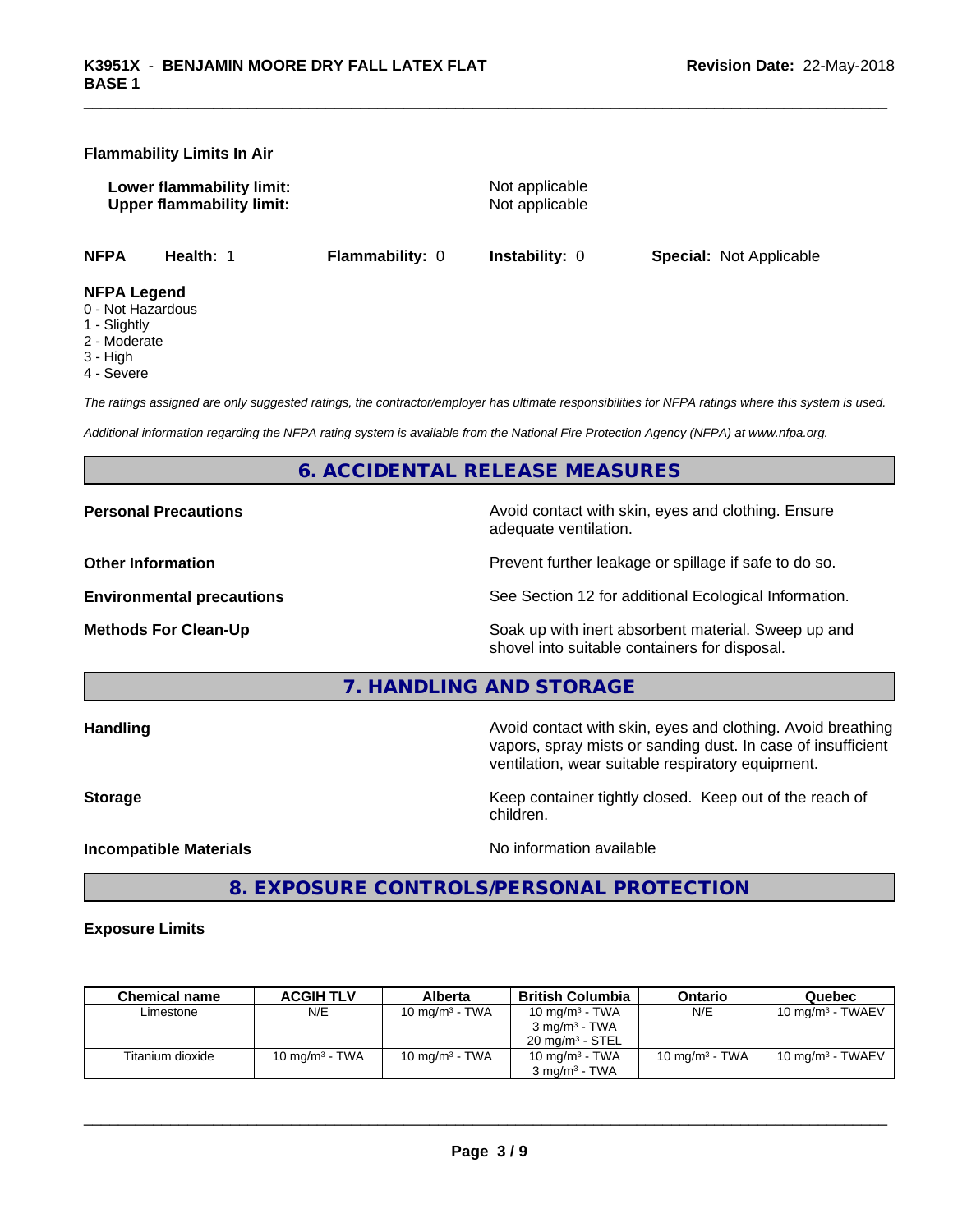### \_\_\_\_\_\_\_\_\_\_\_\_\_\_\_\_\_\_\_\_\_\_\_\_\_\_\_\_\_\_\_\_\_\_\_\_\_\_\_\_\_\_\_\_\_\_\_\_\_\_\_\_\_\_\_\_\_\_\_\_\_\_\_\_\_\_\_\_\_\_\_\_\_\_\_\_\_\_\_\_\_\_\_\_\_\_\_\_\_\_\_\_\_ **K3951X** - **BENJAMIN MOORE DRY FALL LATEX FLAT BASE 1**

|                                                                                                                                                                                                                                                                                                                              |     |     | 9. PHYSICAL AND CHEMICAL PROPERTIES                                                                                                                            |     |                             |  |
|------------------------------------------------------------------------------------------------------------------------------------------------------------------------------------------------------------------------------------------------------------------------------------------------------------------------------|-----|-----|----------------------------------------------------------------------------------------------------------------------------------------------------------------|-----|-----------------------------|--|
| <b>Hygiene Measures</b>                                                                                                                                                                                                                                                                                                      |     |     | Avoid contact with skin, eyes and clothing. Remove and<br>wash contaminated clothing before re-use. Wash<br>thoroughly after handling.                         |     |                             |  |
| <b>Personal Protective Equipment</b><br><b>Eye/Face Protection</b><br><b>Skin Protection</b><br><b>Respiratory Protection</b>                                                                                                                                                                                                |     |     | Safety glasses with side-shields.<br>Protective gloves and impervious clothing.<br>In case of insufficient ventilation wear suitable respiratory<br>equipment. |     |                             |  |
| <b>Engineering Measures</b>                                                                                                                                                                                                                                                                                                  |     |     | Ensure adequate ventilation, especially in confined areas.                                                                                                     |     |                             |  |
| Legend<br>ACGIH - American Conference of Governmental Industrial Hygienists<br>Alberta - Alberta Occupational Exposure Limits<br>British Columbia - British Columbia Occupational Exposure Limits<br>Ontario - Ontario Occupational Exposure Limits<br>Quebec - Quebec Occupational Exposure Limits<br>N/E - Not established |     |     |                                                                                                                                                                |     |                             |  |
| Diatomaceous earth                                                                                                                                                                                                                                                                                                           | N/E | N/E | $4$ mg/m <sup>3</sup> - TWA<br>1.5 mg/m <sup>3</sup> - TWA                                                                                                     | N/E | 6 mg/m <sup>3</sup> - TWAEV |  |

| Appearance                           | liquid                   |
|--------------------------------------|--------------------------|
| Odor                                 | little or no odor        |
| <b>Odor Threshold</b>                | No information available |
| Density (Ibs/gal)                    | $12.6 - 13.0$            |
| <b>Specific Gravity</b>              | $1.50 - 1.55$            |
| рH                                   | No information available |
| <b>Viscosity (cps)</b>               | No information available |
| Solubility(ies)                      | No information available |
| <b>Water solubility</b>              | No information available |
| <b>Evaporation Rate</b>              | No information available |
| Vapor pressure @20 °C (kPa)          | No information available |
| Vapor density                        | No information available |
| Wt. % Solids                         | $55 - 65$                |
| Vol. % Solids                        | $35 - 45$                |
| Wt. % Volatiles                      | $35 - 45$                |
| Vol. % Volatiles                     | $55 - 65$                |
| <b>VOC Regulatory Limit (g/L)</b>    | < 50                     |
| <b>Boiling Point (°F)</b>            | 212                      |
| <b>Boiling Point (°C)</b>            | 100                      |
| <b>Freezing Point (°F)</b>           | 32                       |
| <b>Freezing Point (°C)</b>           | 0                        |
| Flash Point (°F)                     | Not applicable           |
| Flash Point (°C)                     | Not applicable           |
| <b>Method</b>                        | Setaflash closed cup     |
| Flammability (solid, gas)            | Not applicable           |
| <b>Upper flammability limit:</b>     | Not applicable           |
| Lower flammability limit:            | Not applicable           |
| <b>Autoignition Temperature (°F)</b> | No information available |
| <b>Autoignition Temperature (°C)</b> | No information available |
| Decomposition Temperature (°F)       | No information available |
| Decomposition Temperature (°C)       | No information available |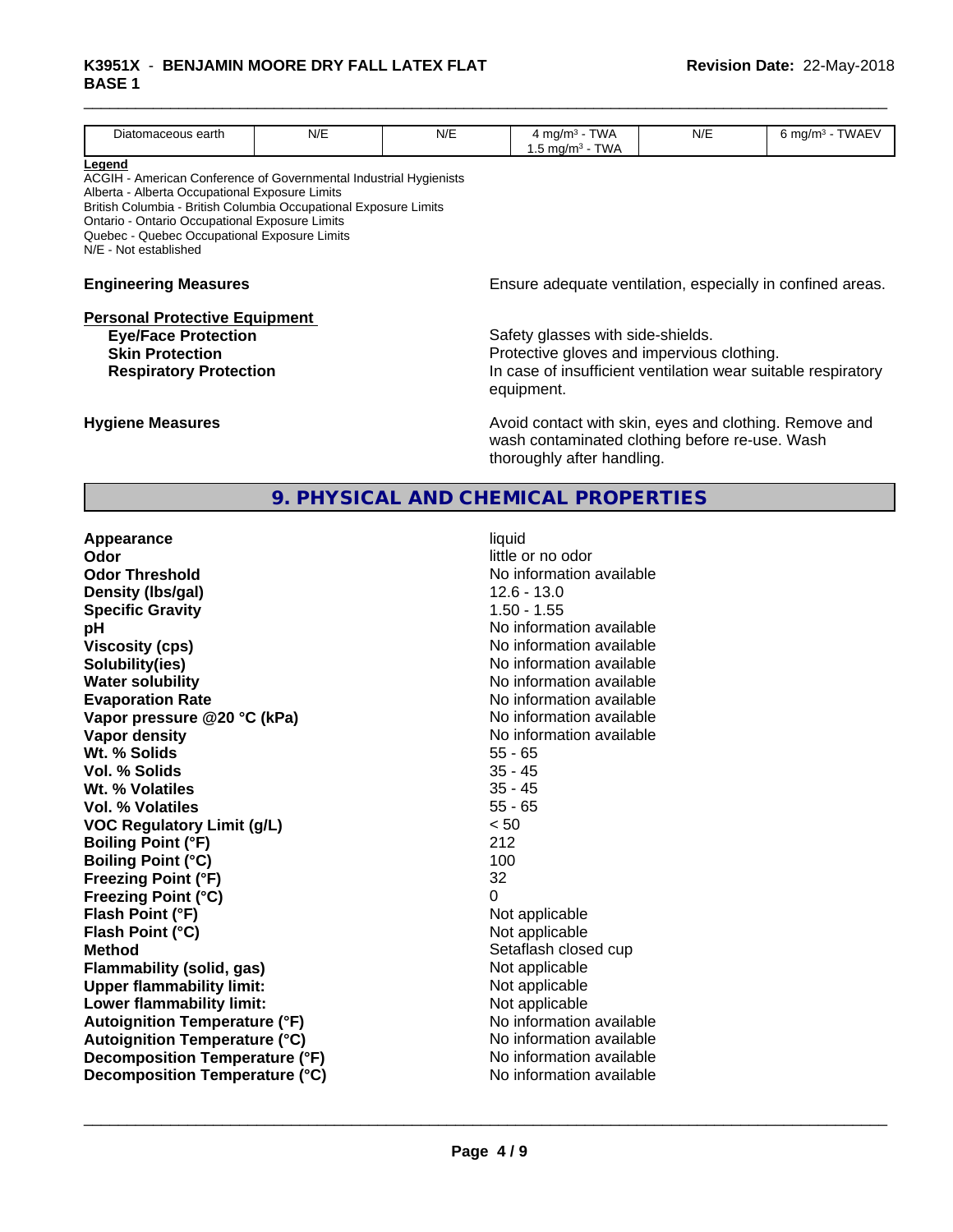**Partition coefficient Contract Contract Contract Contract Contract Contract Contract Contract Contract Contract Contract Contract Contract Contract Contract Contract Contract Contract Contract Contract Contract Contract** 

| 10. STABILITY AND REACTIVITY |
|------------------------------|
|------------------------------|

| <b>Reactivity</b>                         | Not Applicable                           |
|-------------------------------------------|------------------------------------------|
| <b>Chemical Stability</b>                 | Stable under normal conditions.          |
| <b>Conditions to avoid</b>                | Prevent from freezing.                   |
| <b>Incompatible Materials</b>             | No materials to be especially mentioned. |
| <b>Hazardous Decomposition Products</b>   | None under normal use.                   |
| <b>Possibility of hazardous reactions</b> | None under normal conditions of use.     |

# **11. TOXICOLOGICAL INFORMATION**

| <b>Product Information</b><br>Information on likely routes of exposure       |                                                                                            |  |  |  |
|------------------------------------------------------------------------------|--------------------------------------------------------------------------------------------|--|--|--|
| <b>Principal Routes of Exposure</b>                                          | Eye contact, skin contact and inhalation.                                                  |  |  |  |
| <b>Acute Toxicity</b><br><b>Product Information</b>                          | No information available                                                                   |  |  |  |
| Symptoms related to the physical, chemical and toxicological characteristics |                                                                                            |  |  |  |
| No information available<br><b>Symptoms</b>                                  |                                                                                            |  |  |  |
|                                                                              | Delayed and immediate effects as well as chronic effects from short and long-term exposure |  |  |  |
| Eye contact                                                                  | May cause slight irritation                                                                |  |  |  |
| <b>Skin contact</b>                                                          | Substance may cause slight skin irritation. Prolonged or                                   |  |  |  |
|                                                                              | repeated contact may dry skin and cause irritation.                                        |  |  |  |
| <b>Inhalation</b>                                                            | May cause irritation of respiratory tract.                                                 |  |  |  |
| Ingestion                                                                    | Ingestion may cause gastrointestinal irritation, nausea,                                   |  |  |  |
|                                                                              | vomiting and diarrhea.                                                                     |  |  |  |
| <b>Sensitization</b>                                                         | No information available.                                                                  |  |  |  |
| <b>Neurological Effects</b>                                                  | No information available.                                                                  |  |  |  |
| <b>Mutagenic Effects</b>                                                     | No information available.                                                                  |  |  |  |
| <b>Reproductive Effects</b>                                                  | No information available.                                                                  |  |  |  |
| <b>Developmental Effects</b>                                                 | No information available.                                                                  |  |  |  |
| <b>Target organ effects</b>                                                  | No information available.                                                                  |  |  |  |
| <b>STOT - single exposure</b>                                                | No information available.                                                                  |  |  |  |
| <b>STOT - repeated exposure</b>                                              | No information available.                                                                  |  |  |  |
| <b>Other adverse effects</b>                                                 | No information available.                                                                  |  |  |  |
| <b>Aspiration Hazard</b>                                                     | No information available.                                                                  |  |  |  |
| <b>Numerical measures of toxicity</b>                                        |                                                                                            |  |  |  |
| <b>ATEmix (oral)</b>                                                         | 111236                                                                                     |  |  |  |
|                                                                              |                                                                                            |  |  |  |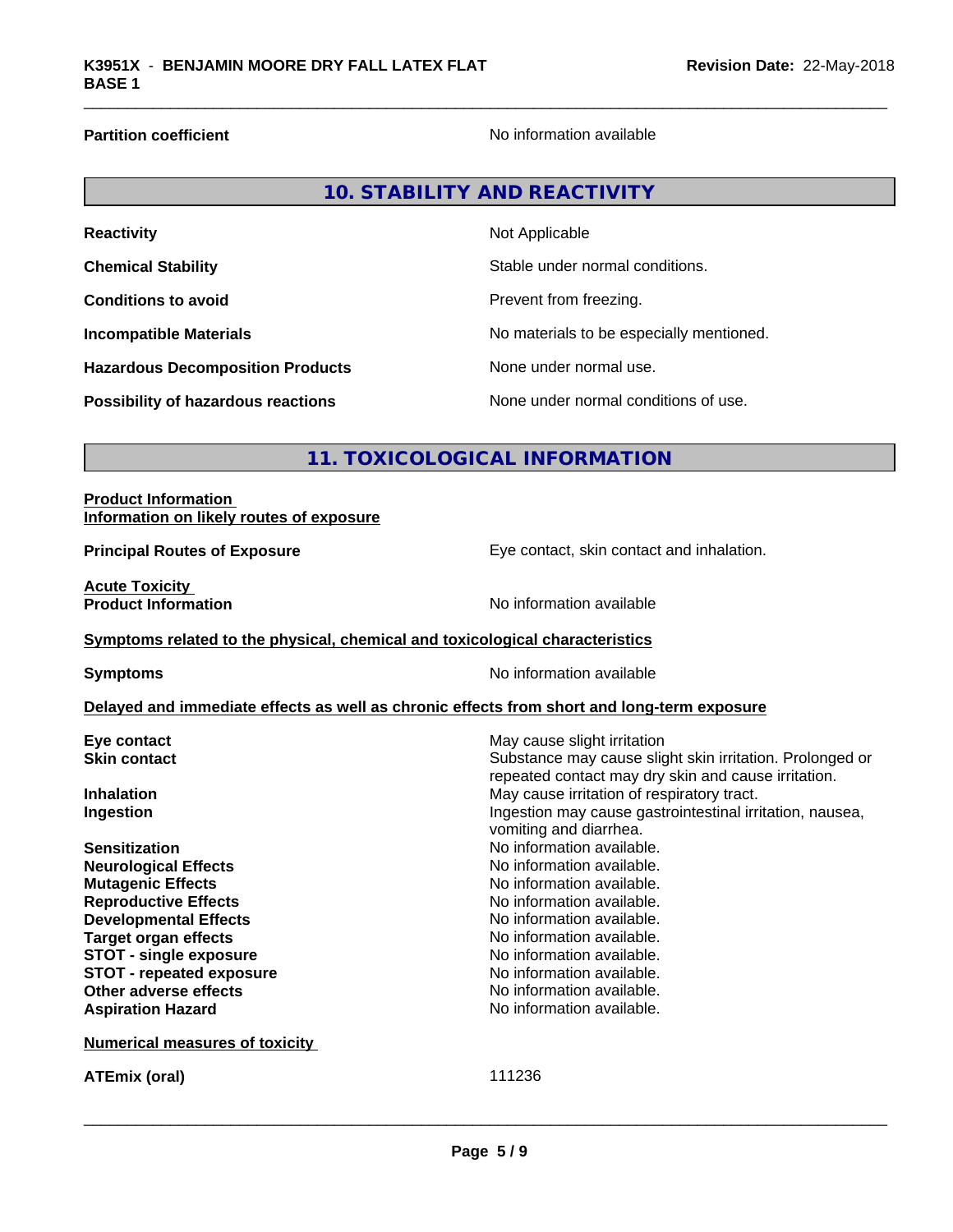### **Component Information**

### Titanium dioxide

LD50 Oral: > 10000 mg/kg (Rat)

### **Chronic Toxicity**

### **Carcinogenicity**

*The information below indicateswhether each agency has listed any ingredient as a carcinogen:.*

| <b>Chemical name</b> | <b>IARC</b>                     | <b>NTP</b> |
|----------------------|---------------------------------|------------|
|                      | 2B<br>Possible Human Carcinogen |            |
| 'Titanium dioxide    |                                 |            |

• Although IARC has classified titanium dioxide as possibly carcinogenic to humans (2B), their summary concludes: "No significant exposure to titanium dioxide is thought to occur during the use of products in which titanium dioxide is bound to other materials, such as paint."

### **Legend**

IARC - International Agency for Research on Cancer NTP - National Toxicity Program OSHA - Occupational Safety & Health Administration

**12. ECOLOGICAL INFORMATION**

# **Ecotoxicity Effects**

The environmental impact of this product has not been fully investigated.

### **Product Information**

# **Acute Toxicity to Fish**

No information available

### **Acute Toxicity to Aquatic Invertebrates**

No information available

**Acute Toxicity to Aquatic Plants**

No information available

### **Persistence / Degradability**

No information available.

### **Bioaccumulation**

No information available.

### **Mobility in Environmental Media**

No information available.

### **Ozone**

No information available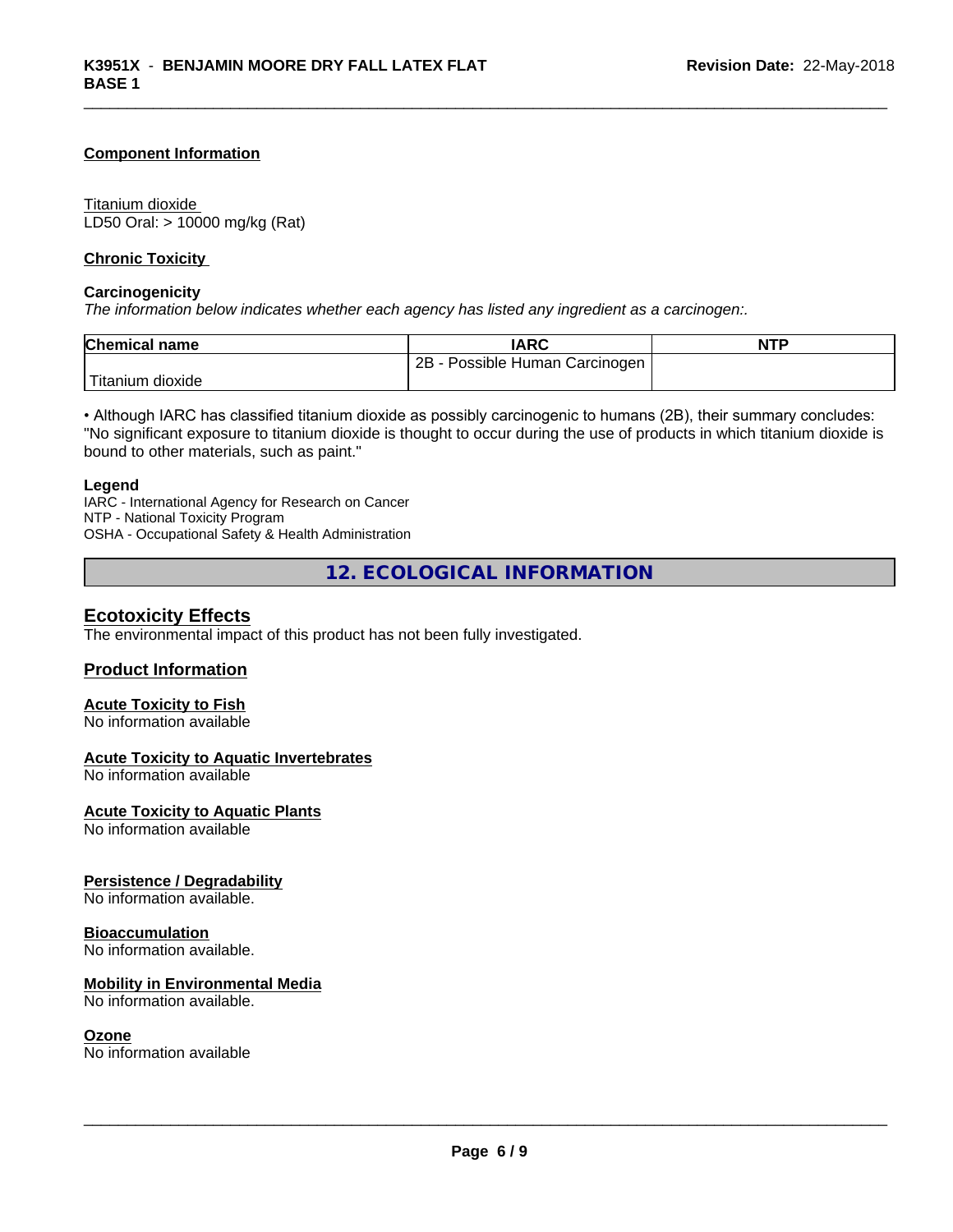### **Component Information**

### **Acute Toxicity to Fish**

Titanium dioxide  $LC50:$  > 1000 mg/L (Fathead Minnow - 96 hr.)

# **Acute Toxicity to Aquatic Invertebrates**

No information available

### **Acute Toxicity to Aquatic Plants**

No information available

# **13. DISPOSAL CONSIDERATIONS**

**Waste Disposal Method** Dispose of in accordance with federal, state, provincial, and local regulations. Local requirements may vary, consult your sanitation department or state-designated environmental protection agency for more disposal options.

# **14. TRANSPORT INFORMATION**

**TDG** Not regulated

**ICAO / IATA** Not regulated

**IMDG / IMO** Not regulated

# **15. REGULATORY INFORMATION**

### **International Inventories**

**TSCA: United States** Yes - All components are listed or exempt. **DSL: Canada** Yes - All components are listed or exempt.

# **National Pollutant Release Inventory (NPRI)**

### **NPRI Parts 1- 4**

This product contains the following Parts 1-4 NPRI chemicals:

*None*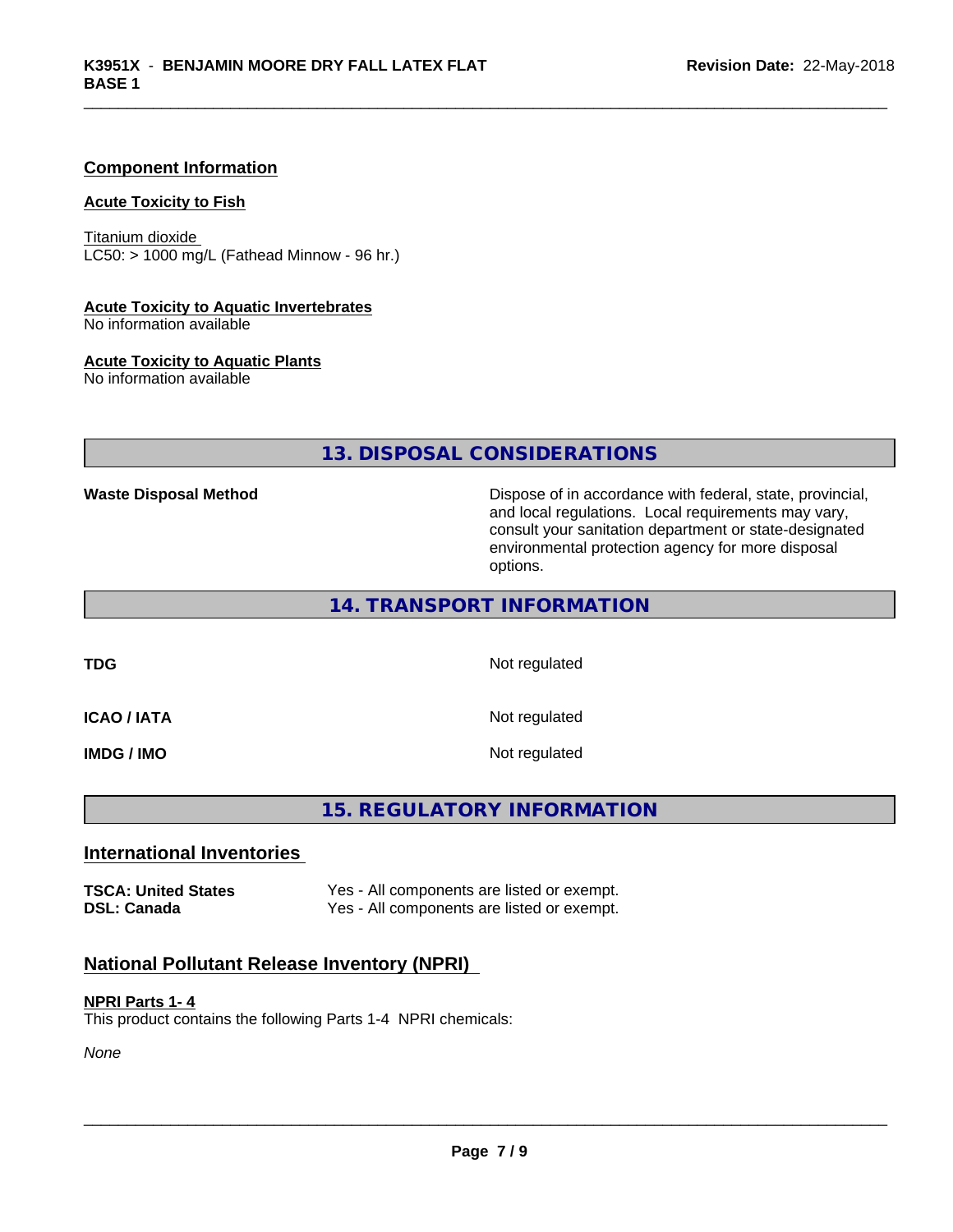### **NPRI Part 5**

This product contains the following NPRI Part 5 Chemicals:

### *None*

### **WHMIS Regulatory Status**

This product has been classified in accordance with the hazard criteria of the Hazardous Products Regulations (HPR) and the SDS contains all the information required by the HPR.

| <b>16. OTHER INFORMATION</b>                                                                                                                          |                                                    |                                                                            |                      |                                                                                                                                               |  |
|-------------------------------------------------------------------------------------------------------------------------------------------------------|----------------------------------------------------|----------------------------------------------------------------------------|----------------------|-----------------------------------------------------------------------------------------------------------------------------------------------|--|
| HMIS                                                                                                                                                  | Health: 1                                          | <b>Flammability: 0</b>                                                     | <b>Reactivity: 0</b> | $PPE: -$                                                                                                                                      |  |
| <b>HMIS Legend</b><br>0 - Minimal Hazard<br>1 - Slight Hazard<br>2 - Moderate Hazard<br>3 - Serious Hazard<br>4 - Severe Hazard<br>* - Chronic Hazard | present under the actual normal conditions of use. | X - Consult your supervisor or S.O.P. for "Special" handling instructions. |                      | Note: The PPE rating has intentionally been left blank. Choose appropriate PPE that will protect employees from the hazards the material will |  |

*Caution: HMISÒ ratings are based on a 0-4 rating scale, with 0 representing minimal hazards or risks, and 4 representing significant hazards or risks. Although HMISÒ ratings are not required on MSDSs under 29 CFR 1910.1200, the preparer, has chosen to provide them. HMISÒ ratings are to be used only in conjunction with a fully implemented HMISÒ program by workers who have received appropriate HMISÒ training. HMISÒ is a registered trade and service mark of the NPCA. HMISÒ materials may be purchased exclusively from J. J. Keller (800) 327-6868.*

 **WARNING!** If you scrape, sand, or remove old paint, you may release lead dust. LEAD IS TOXIC. EXPOSURE TO LEAD DUST CAN CAUSE SERIOUS ILLNESS, SUCH AS BRAIN DAMAGE, ESPECIALLY IN CHILDREN. PREGNANT WOMEN SHOULD ALSO AVOID EXPOSURE.Wear a NIOSH approved respirator to control lead exposure. Clean up carefully with a HEPA vacuum and a wet mop. Before you start, find out how to protect yourself and your family by logging onto Health Canada @

http://www.hc-sc.gc.ca/ewh-semt/contaminants/lead-plomb/asked\_questions-questions\_posees-eng.php.

| <b>Prepared By</b>                                  | <b>Product Stewardship Department</b><br>Benjamin Moore & Co.<br>101 Paragon Drive<br>Montvale, NJ 07645<br>800-225-5554 |  |  |
|-----------------------------------------------------|--------------------------------------------------------------------------------------------------------------------------|--|--|
| <b>Revision Date:</b><br><b>Reason For Revision</b> | 22-May-2018<br>Not available                                                                                             |  |  |

**Disclaimer**

The information contained herein is presented in good faith and believed to be accurate as of the effective date shown above. This information is furnished without warranty of any kind. Employers should use this information only as a **supplement to other information gathered by them and must make independent determination of suitability and** completeness of information from all sources to assure proper use of these materials and the safety and health of